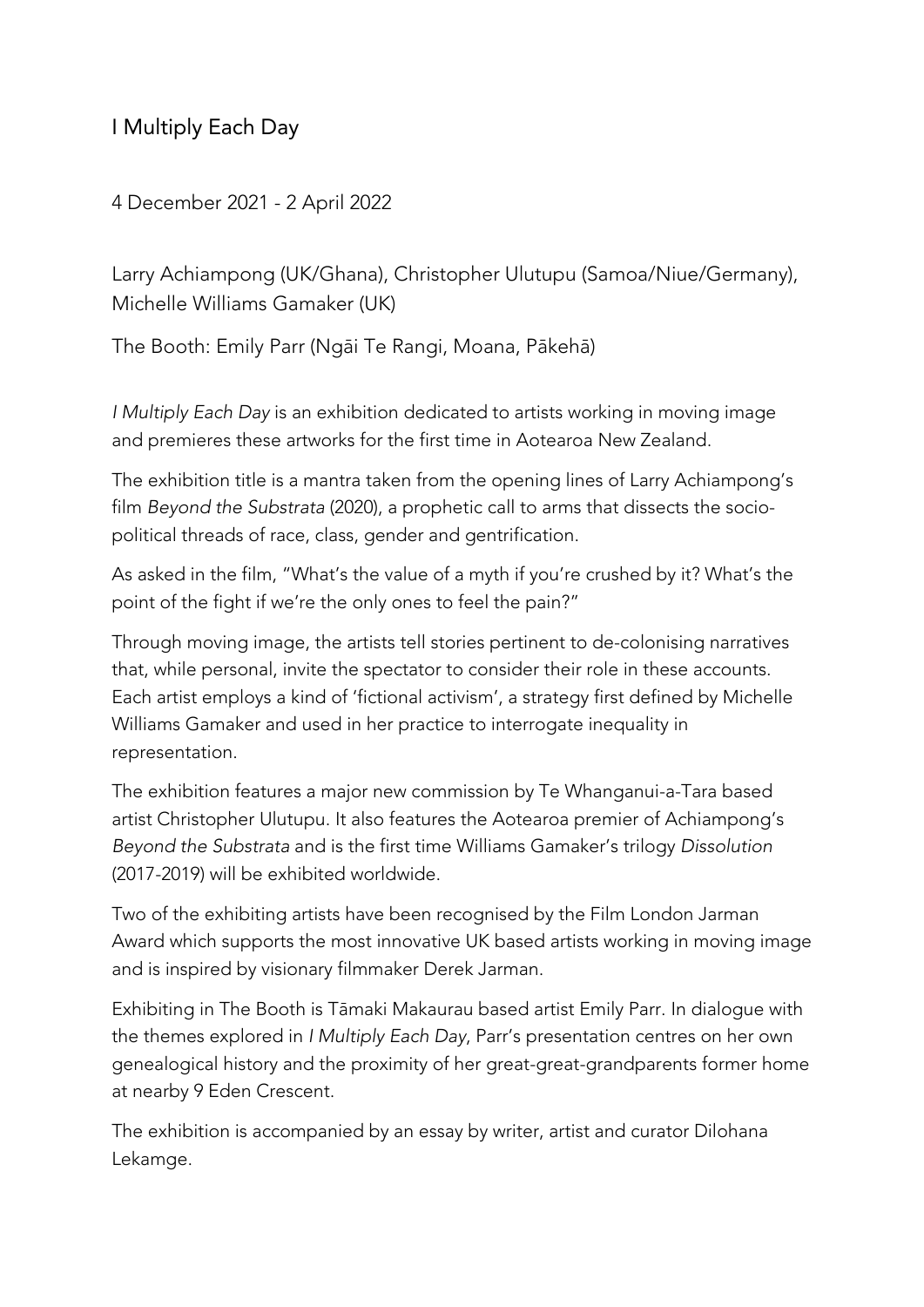## Larry Achiampong, born 1984, UK, Ghana

Beyond the Substrata 2020 4K single channel film with stereo sound 18 minutes, 39 seconds

Larry Achiampong's *Beyond the Substrata* explores the politicisation of and violence meted on the black body. The film speaks to a tide of racist rhetoric rooted in the UK and its spiralling effect. As an artist born in London of Ghanaian heritage, Achiampong's film explores the cultural realities of growing up in poverty as a young black male in East London and the wider social and political issues affecting this area, including race, class, gender and gentrification.

*Beyond the Substrata* is set in an abandoned supermarket, its significance deliberate as a place of consumption where the choices on offer are rarely substantial. Achiampong's use of the Western supermarket additionally refers to it as a space that victimises the black body. With its pulsating and beat-driven soundtrack, dancer Kanika Skye-Carr cloaked in hooded black clothing moves through the supermarket's empty aisles—her feverish gestures watched on the Malevich-like square surveillance screen above. Her graceful motions are combined with fast, erratic gestures with empty shop stands thrown to the floor and newspapers strewn and discarded. The appearance of once not out of place slogans like 'Great Offers' and 'Happy to Help' become increasingly jarring phrases to the films narrative and mood.

Setting the tone and pace of the film is a striking voiceover from multidisciplinary artist and musician Rebekah Ubuntu whose commentary brings to bear a distinct 'us and them' reality. As stated by Ubuntu, "You're on the viewing deck and we're in the passenger seat." With increasing fervour, anger and frustration, Ubuntu's narration is empowering for those fighting against a preordained narrative of whiteness. Perhaps as an intentional strategy, Ubuntu's narration embodies a divisiveness endemic of widespread racist mentality that highlights migration, whilst mentioning the Windrush scandal and the UK's departure from the European Union as relatable examples of what minority groups face. The commentary, like the motions of the dancer and the musical score, build on and exacerbate an environment of fear where the status quo is reversed.

*Beyond the Substrata* connects to the artist's broader practice which has consistently addressed the complexities and injustices that have arisen as a result of the histories of colonialism, displacement and migration. Made in 2020, during the Covid-19 pandemic and political upheavals that saw the shocking storming of the US senate,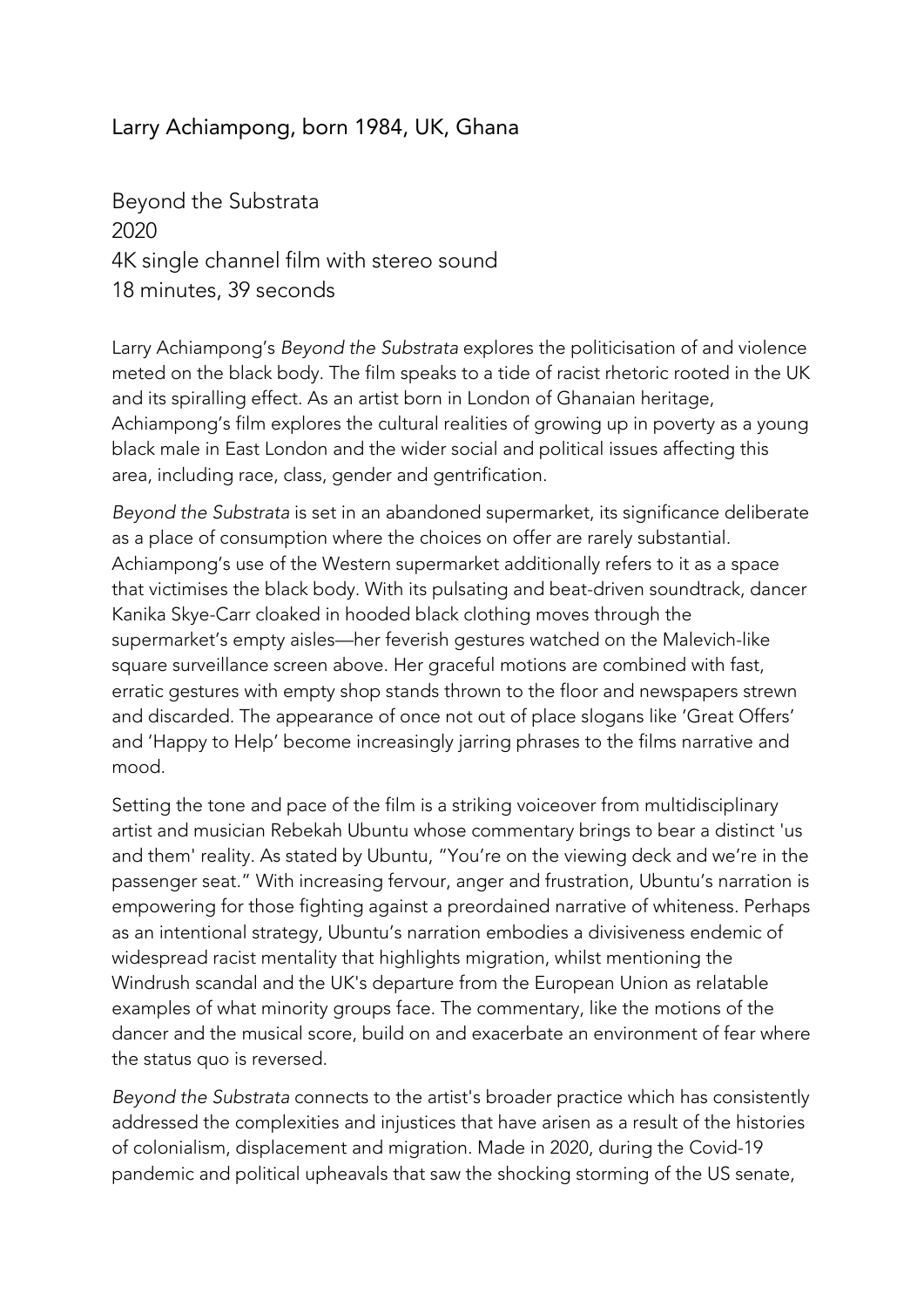*Beyond the Substrat*a speaks to a fervent mind-set of othering and ignorance that continues to beset the contemporary world. As a prophetic call to arms, the film's chilling last sentence resounds, "We've seen the re-runs."

Courtesy of the artist and Copperfield London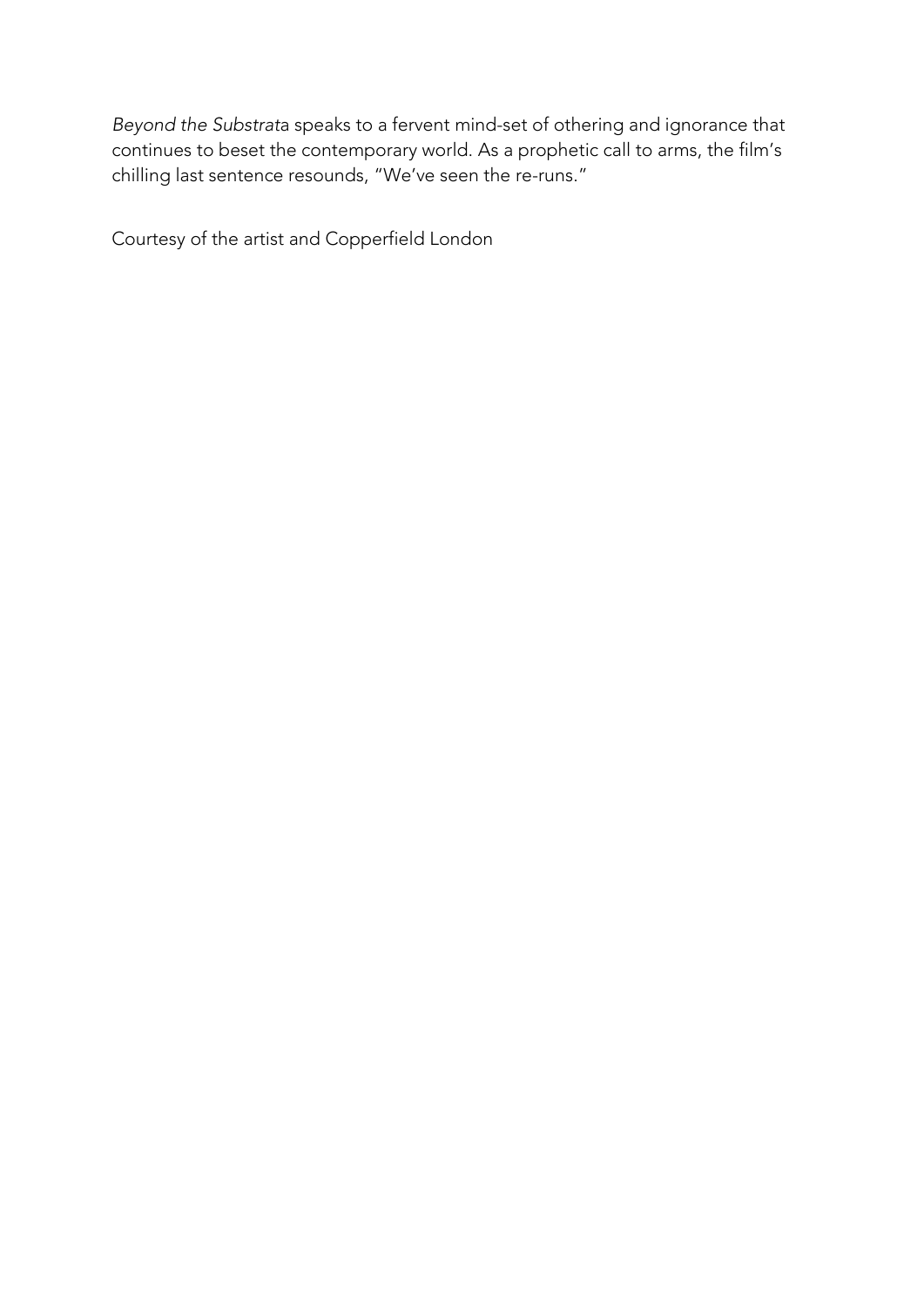## Michelle Williams Gamaker, born 1979, UK

## Kanchi's Alphabet [Krishna Istha] 2020 Archival pigment print reproduced as wallpaper

*Kanchi's Alphabet* accompanies Michelle Williams Gamaker's film trilogy *Dissolution* which explores marginalised characters from Michael Powell and Emeric Pressburger's film *Black Narcissus* (1947). The alphabet features as a script-reading test in *House of Women* (2017) and is recited by the film's protagonist, Krishna Istha, in *The Fruit is There to be Eate*n (2018). The associations used to annotate the letters in Kanchi's alphabet reveal an interest in LGBTQI+ issues with reference to a de-centred, non-Western geography.

In *The Fruit is There to be Eaten* a group of young women learn about the flora and fauna of the British Isles under the watchful eye of two nuns. Taking place in a visibly fictional restaging of a nunnery in the Himalayas during the British occupation, the group dutifully recite names of English flowers. Following instruction, they repeat in unison "A is for all heal, B is for bats in the belfry, C is for cherry palm" until they dolefully reach the end of the alphabet. Listing names and using the alphabet as a mode of learning is a device seen throughout the film trilogy and is used to reference how culture is continually repeated.

As the class continues, Krishna Istha, now in the role of Kanchi following her successful audition in *House of Women*, questions the value of this knowledge and the usefulness of learning about a culture of whom many will never experience for themselves. Istha further disregards the mother culture by reciting an alternate alphabet to the Sister's dismay, "Ann is African, Bill is bisexual, Caroline is a cartographer, David is from Darjeeling".

Istha's alphabet contests the Western-centric and classist nature of knowledge distributed in the English alphabet and rebuts the Sister's assertion that they share the culture of their mother house. Continuing to shake the foundations on which the nun's virtues are grounded, *Kanchi's Alphabet* activates Williams Gamaker's strategy of fictional activism by allowing a space for a multiplicity of readings and the generation of an alternate outcome.

Courtesy of the artist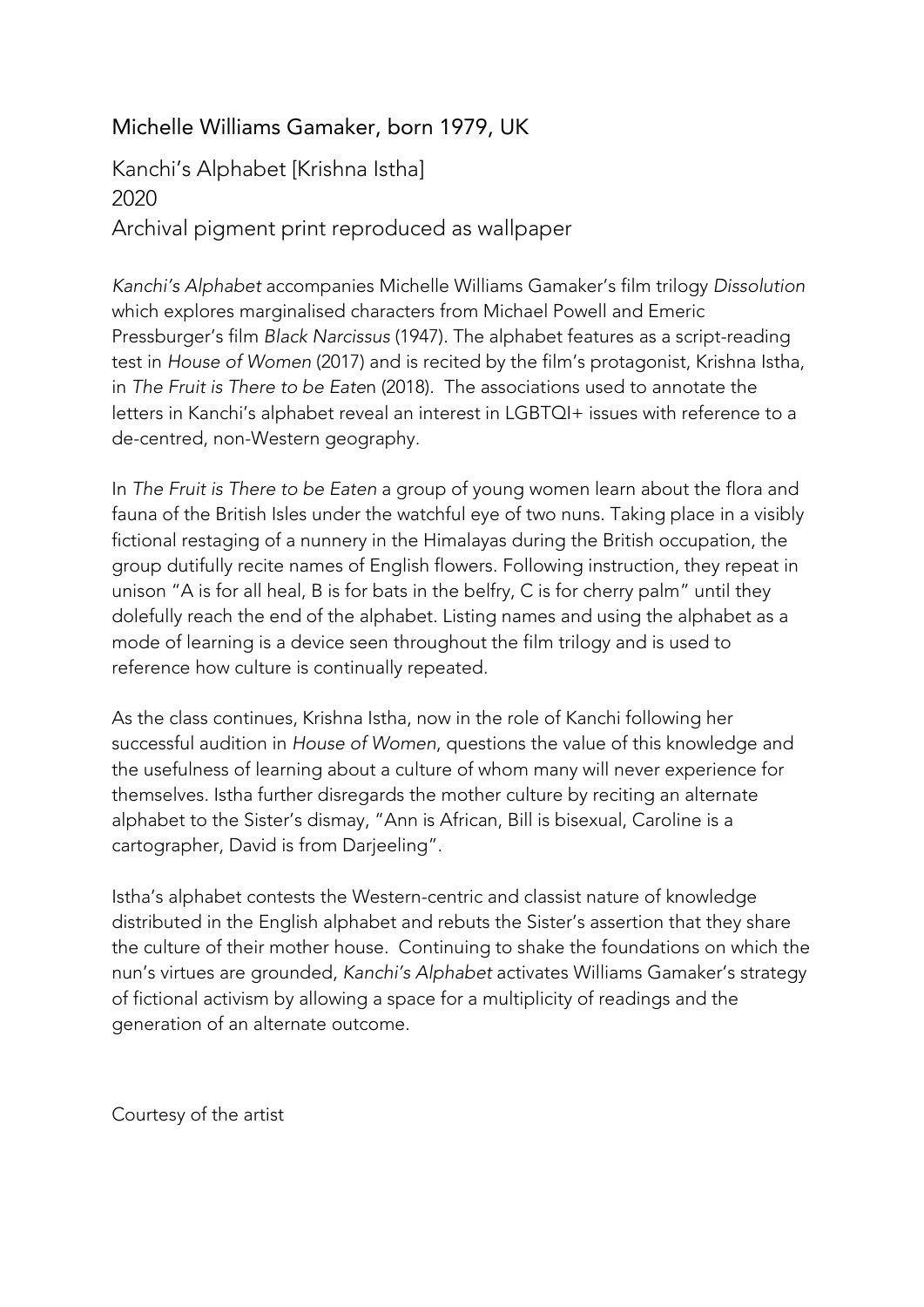Michelle Williams Gamaker, born 1979, UK

House of Women 2017 16mm film transferred to HDV, colour, sound 14 minutes, 5 seconds

The Fruit is There to be Eaten 2018 HDV, colour, sound 26 minutes, 36 seconds

The Eternal Return 2019 HDV, black and white, sound 17 minutes, 1 second

In the artist's film trilogy *Dissolution* comprising *House of Women*, *The Fruit is There to be Eaten,* and *The Eternal Return*, Michelle Williams Gamaker explores marginalised characters from Michael Powell and Emeric Pressburger's film *Black Narcissus* (1947). Based on Rumer Godden's 1939 novel, *Black Narcissus* revolves around the tensions of a group of Anglican nuns whose values are challenged by the burgeoning sexuality of silent dancing girl Kanchi who tempts the young general to run away with her.

In *Black Narcissus* the coveted role of Kanchi was played by white English actor Jean Simmons. Wearing brown panstick make-up, adorned with jewels and coloured silks, Simmons and many actors of her time participated in the studio tradition of blackface. The casting of white actors in such roles reflected a desire by British and American studios to control a version of the colonies on screen and sets were constructed to give an Illusion of an exotic backdrop that studios wished to present to audiences.

Informing Williams Gamaker's three films on display here is her own personal framework as a woman of colour and self-confessed cinephile whose practice aims to rewrite the fictional injustices of 20<sup>th</sup> century filmmaking and their reinstatement of spectres of imperialism. By employing methods of recasting, Williams Gamaker uses documentary and fictional modes to restage scenes from Hollywood and British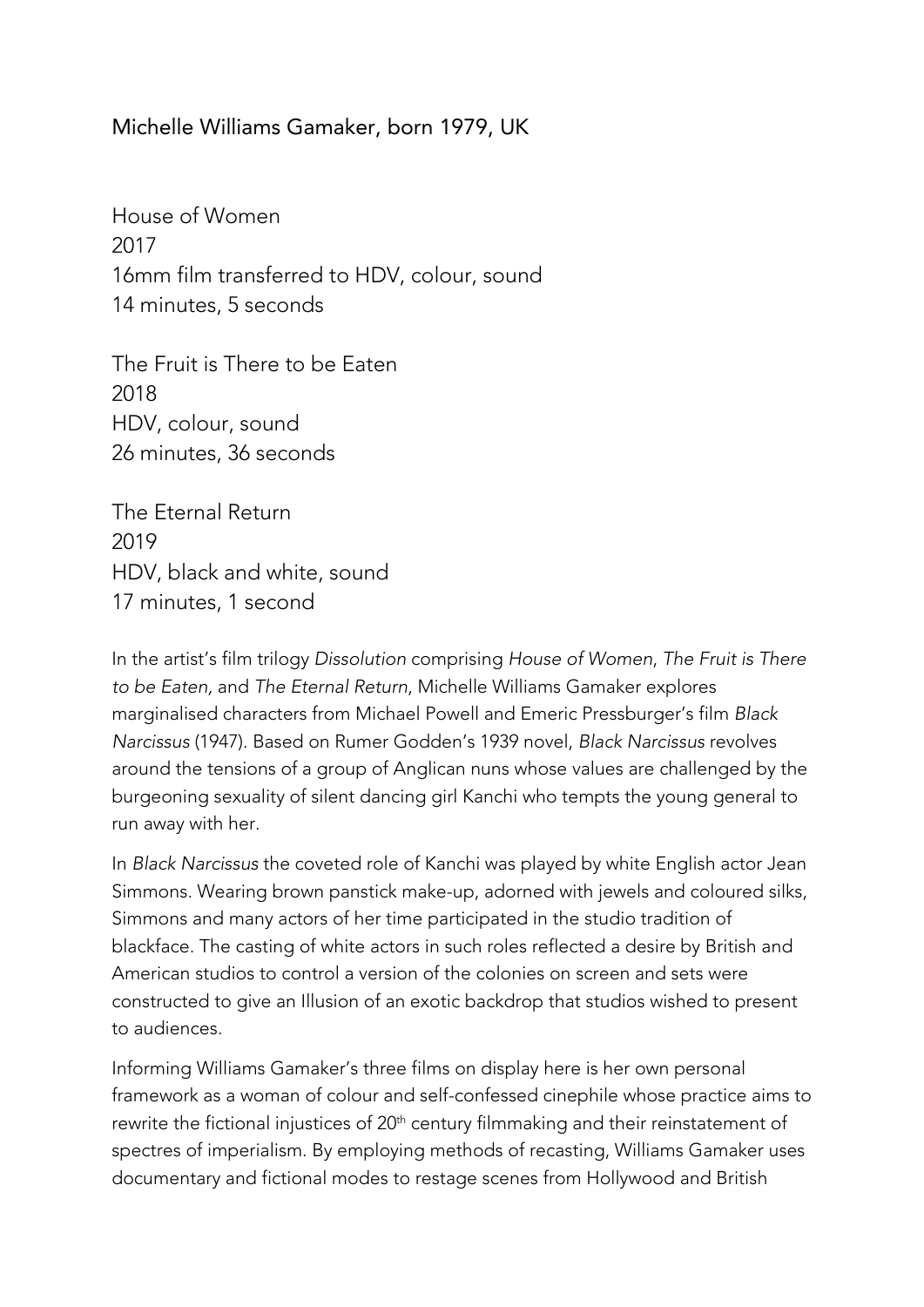studio films to reveal their imperialist roots. She uses a strategy called *fictional activism* which the artist first defined as a way to interrogate inequality in representation. As noted by the artist, fictional activism doesn't just rest with the text, activation and tools used by the filmmaker but should actively produce images that interrogate and trouble the viewer on an emotional and political level.<sup>[1](#page-5-0)</sup> Each of the films presented in this exhibition open up space for different interpretations to be created and importantly move beyond rather than remain in co-existence with their original source material.

The trilogy begins with *House of Women*, originally conceived as a four-channel video installation called 'Casting Kanchi' and later shortened to the version on display here. In *House of Women*, Williams Gamaker re-casts the character of Kanchi by asking only ex-pat or first-generation British Asian women and non-binary individuals living in the UK to apply. The film centres on four hopefuls competing for the role, Krishna Istha, Jasdeep Mandola, Tina Mander and Arunima Rajkumar. During the interview process each one is asked to speak and recite lines in front of a camera which includes lines from *Kanchi's Alphabet* and Rumer Godden's novel *Black Narcissus.* Alongside these recitations, the interviewees are asked about their own lives and family history, resulting in a docu-fictional text.

As Williams Gamaker notes, 'Part of the process of Fictional Activism is to resist drawing from one source, but to take multiple sources to encourage a plurality of sources as a strategy to make the film that we encounter harder to digest as a fictional object.'[2](#page-5-1) Employing key photographic devices such as the black box, clapperboard and racially problematic colour chart, the deliberately clinical context in *House of Women* works to reconstruct an alienating framework of whiteness.

*House of Women* ends with Krisha Istha cast as Kanchi and they appear as this character in the second part of the film trilogy, *The Fruit is There to be Eaten*. Set during the British occupation of India, the film begins with Kanchi's arrival at a nunnery in the Himalayas where devotion to the culture of their mother house – the British Empire – is taught to the convent's community. In the 1947 film, the building where the nuns reside is known by locals as 'The House of Women' named after a previous ruler who kept his harem of ladies there.

*The Fruit is There to be Eaten* is the most pointed of the trilogy to reference the story of the 1947 film *Black Narcissus*. Centring on the character of Kanchi and two Anglican nuns, *The Fruit is There to be Eaten* focuses on the impact of Kanchi's

<span id="page-5-0"></span><sup>&</sup>lt;sup>1</sup> Michelle Williams Gamaker "On Fictional Activism: Exploring the Film Trilogy Dissolution (2019).", in Feminist Art Activisms and Artivisms, edited by Katy Deepwell, Valiz, 2020, pp 41 – 53.

<span id="page-5-1"></span><sup>&</sup>lt;sup>2</sup> Michelle Williams Gamaker "On Fictional Activism: Exploring the Film Trilogy Dissolution (2019).", in Feminist Art Activisms and Artivisms, edited by Katy Deepwell, Valiz, 2020, p 47.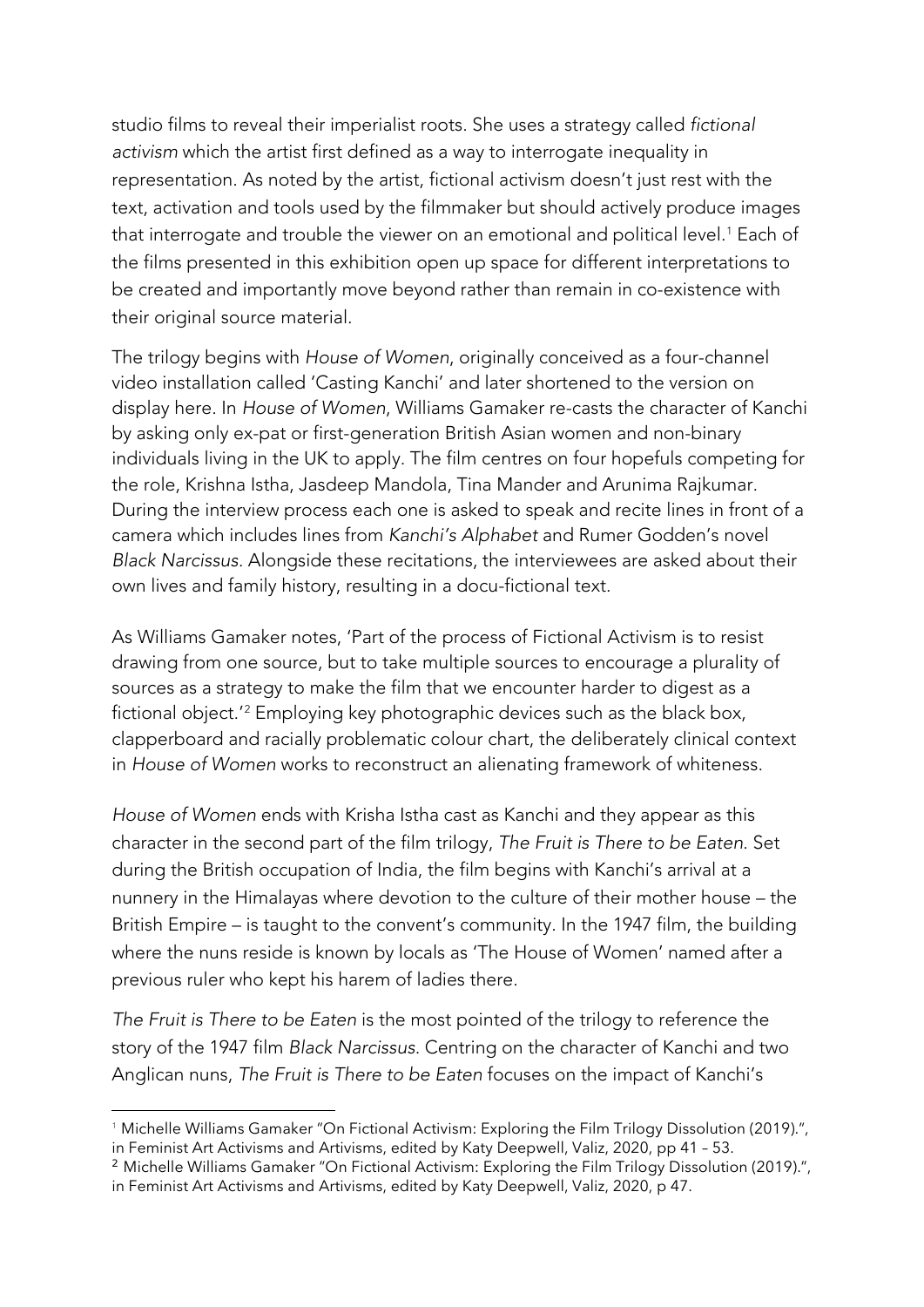arrival and the earthly desires the wildness of their surrounding environment in the Himalayas evokes. Central to the breakdown of the nuns religious calling is the revelation Kanchi makes that they are existing in a film-set in 2017 which is reiterated at the film's outset. Following Kanchi's revelation of their false surroundings, the characters and the values they embody traverse as one of the nuns succumbs to her personal desires and the other requests to be transferred after acknowledging her faltering duty. A transgression of characters also occurs through the merging of the roles of the dutiful Sister Clodagh and the tormented Sister Ruth. Played by the same actress, the Sister's embrace of carnal desires results in a further queering of this desire in the film's final scene.

*The Fruit is There to be Eaten* sees the greatest transformation of Kanchi as a vocalised and bold protagonist whose open questioning of their surroundings and the nun's teachings transforms the narrative and the characters outcomes.

*The Eternal Return* is the final film in the trilogy that looks at the historical side-lining of actors of colour. Krishna Istha assumes the role of the Indian-born actor Sabu who starred in *Black Narcissus* and rose to fame as a child actor playing the character Mowgli in *The Jungle Book* (1942). Sabu was the son of the famous elephant rider Mahout and Sabu's career was often conflated with a character he played called Toomai in the 1937 film *Elephant Boy*. For Sabu, this association created an inescapable relationship with elephants that left him typecast as a sidekick rather than as an actor who could play a leading character or love interest. In *The Eternal Return*, Williams Gamaker explores how an actor like Sabu was trapped by the studio's classification of their identity, and explores the phenomenon of how a performer of colour might be treated as analogous to the animals he appeared with.

Krishna Istha's role in the *Dissolution* trilogy brings a mutability to the characters with Istha's own transformation as a non-binary individual complementing the everchanging protagonist whose increasingly masc-presence allows the characters of Kanchi and Sabu to be played. The power of Williams Gamaker's three films come from her ability to generate a multiplicity of interpretations that in nuanced and complex ways, result in a mirroring of a fictional realm that powerfully foregrounds the historical complacency in perpetuating colonial views.

The films on display here play on a continuous loop in chronological order: *House of Women, The Fruit is There to be Eaten*, and *The Eternal Return*. To aid your viewing, a staff member can advise at what point the films are in their screening.

Courtesy of the artist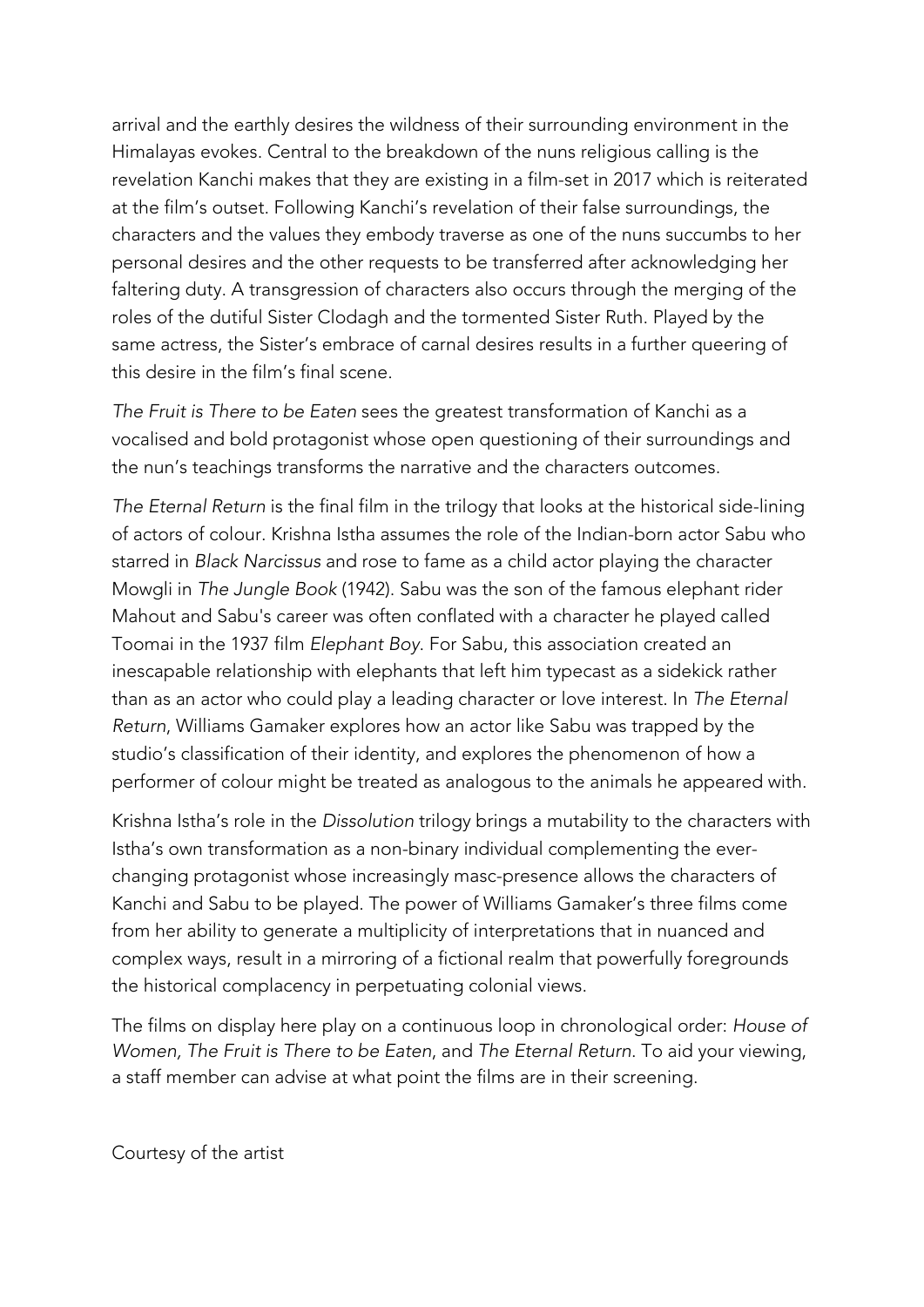## Christopher Ulutupu, born 1988, Te-Whanganui-a-Tara

Hidden amongst clouds 2021 16mm film transferred to HDV, colour, sound

Christopher Ulutupu's newly commissioned film extends the ongoing series *New Kid in Town* which draws on his own real-life experiences growing up in a large Samoan family in the largely Pākehā populated region of Nelson. Ulutupu's films often feature members of his family in scenarios that explore representations of Pacific people and the ongoing effects of colonial narratives.

*Hidden amongst clouds* newly imagines stories of Samoan mythology and questions the moral virtues that they uphold. Tales of spiritual figures are a central feature of children's fables and are used to shape an individual's character, emphasising morals like truth, obedience and the concept of consequences. Often with religious undertone, a centring of particular behaviours prompts fear of not conforming and so these fables also encourage a divergence from unconventional pathways. Ulutupu draws attention to the origins of such tales and how customary spiritual beliefs in the Pacific were impacted when Western frameworks of Christianity were introduced. For example, the arrival of Western religious values in the Pacific threatened the existence of queer culture and long-standing acceptance of fa'afafine and fakaleiti, resulting in the marginalisation of pre-colonial ideologies and cultures.

*Hidden amongst clouds* is informed by popular television series *Buffy the Vampire Slayer* and The X-Men, both widely recognised for their symbolism of queer culture through their narratives of the outsider as the hero. Evoking the supernatural in his film, cinematic tropes of the smoke screen and night-time woodland setting reflect an environment of fantasy where a summoning of powers or a spiritual awakening may take place. In one scene, two figures hold candles as the central figure delivers a speech from her phone. Building in momentum, the figure assumes the role of a preacher – evoking a call to action by referencing how history becomes repeated and replaced. Perhaps taking on the role of a contemporary spirit whose address challenges the virtues of the unwitting millennial or Gen-X'er, she states;

"Bro you aint no Shakespeare, Shakespeare isn't a Sophocles, you think you're a big mogul shelling your ego lining Zuckerberg's pockets. Tweet my moko."